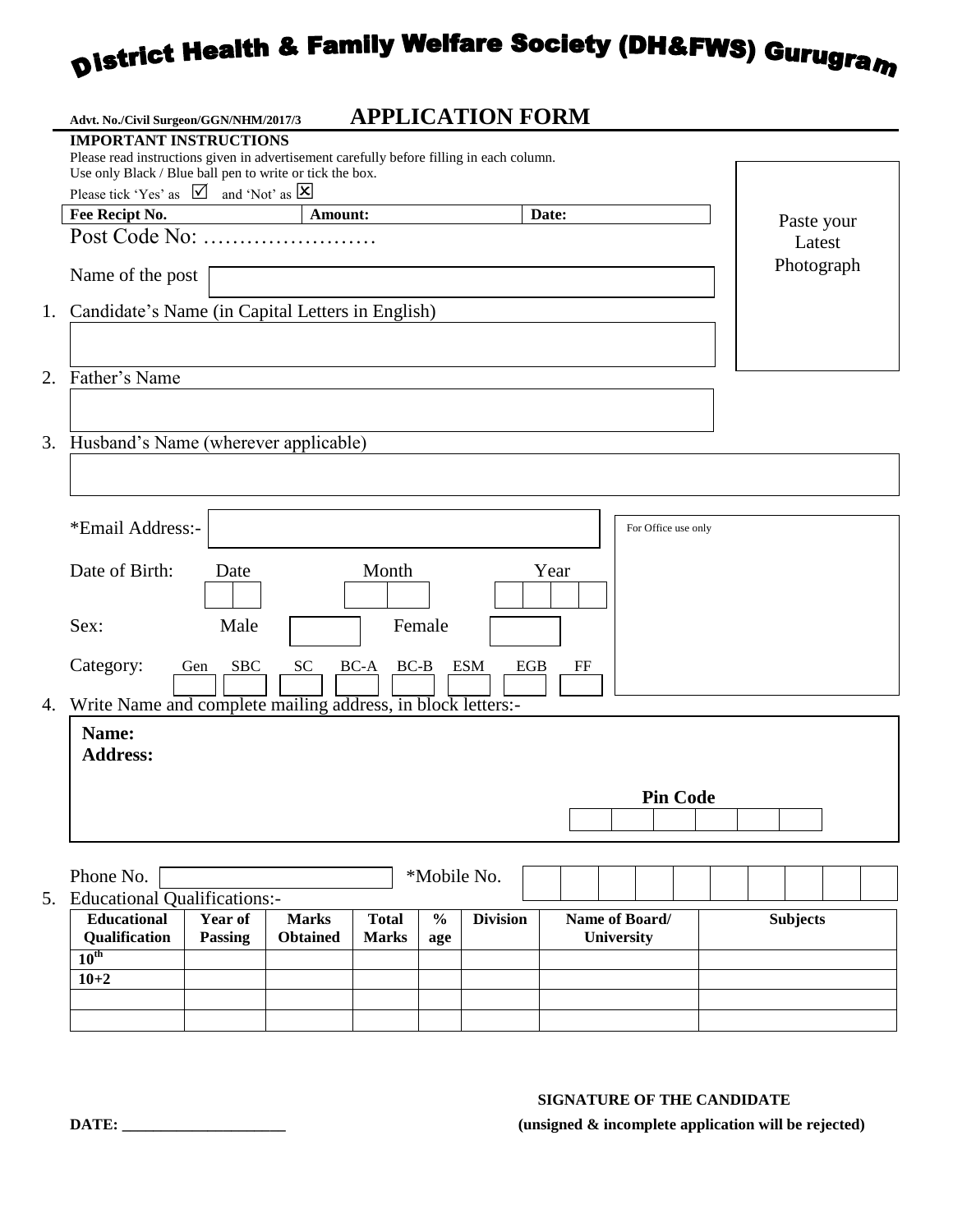## <u>सार्वजनिक नियुक्ति</u>

### जिला स्वास्थ्य एवं परिवार कल्याण समिति, गुरुग्राम

जिला स्वास्थ्य एवं परिवार कल्याण समिति, गुरुग्राम के अन्तर्गत निम्न रिक्त पदों को अनुबन्ध आधार पर भरे जाने है ।

| Post<br>Code   | <b>Name of Post</b>                                          | <b>Name of Scheme</b>               | <b>Consolidate</b><br>Honorarium<br>per month<br>(Rs.) | No. of<br>Post | Date of<br><b>Interview</b> |
|----------------|--------------------------------------------------------------|-------------------------------------|--------------------------------------------------------|----------------|-----------------------------|
| $\mathbf{1}$   | Account/Information assistant cum<br>Computer operator       | Warehouse                           | $9900/-$                                               | $\mathbf{1}$   | $22 - 11 - 17$              |
| $\overline{2}$ | <b>Account Assistant cum Information</b><br>assistant (SC-1) | NUHM/UPHCS                          | $9900/-$                                               | 1              |                             |
| 3              | Lab Technician                                               | CH/SNCU                             | $9240/-$                                               | 1              |                             |
| 4              | Pharmacist (SC-1)                                            | NUHM/UPHCS                          | $9240/-$                                               | $\mathbf{1}$   |                             |
| 5              | <b>Staff Nurse</b>                                           | CH/SNCU                             | $10340/-$                                              | $\mathbf{1}$   |                             |
| 6              | Staff Nurse (SC-8, PH-2, SBC-1)                              | M.H/ PHCs                           | $10340/-$                                              | 11             | $23 - 11 - 17$              |
| 7              | Staff Nurse (SC-2)                                           | NUHM/UPHCS                          | $10340/-$                                              | $\overline{2}$ |                             |
| 8              | <b>GNMs</b>                                                  | <b>NCD</b>                          | 18000/-                                                | 1              |                             |
| 9              | ANM (EBPG-2, SC-6, SBC-1, PH-<br>2)                          | <b>Maternal Health</b><br>SubCenter | $8910/-$                                               | 10             | $24 - 11 - 17$              |
| 10             | ANM (SC-4, SBC-1, PH-1)                                      | NUHM/UPHCS                          | $8910/-$                                               | 6              |                             |

विस्तृत जानकारी एवं  $TOR$  स्वास्थ्य विभाग गुरुग्राम की वैबसाईट WWW.healthdepartmentgurgaon.org पर देखें ।

-sd-

जिला स्वास्थ्य एवं परिवार कल्याण समिति गुरूग्राम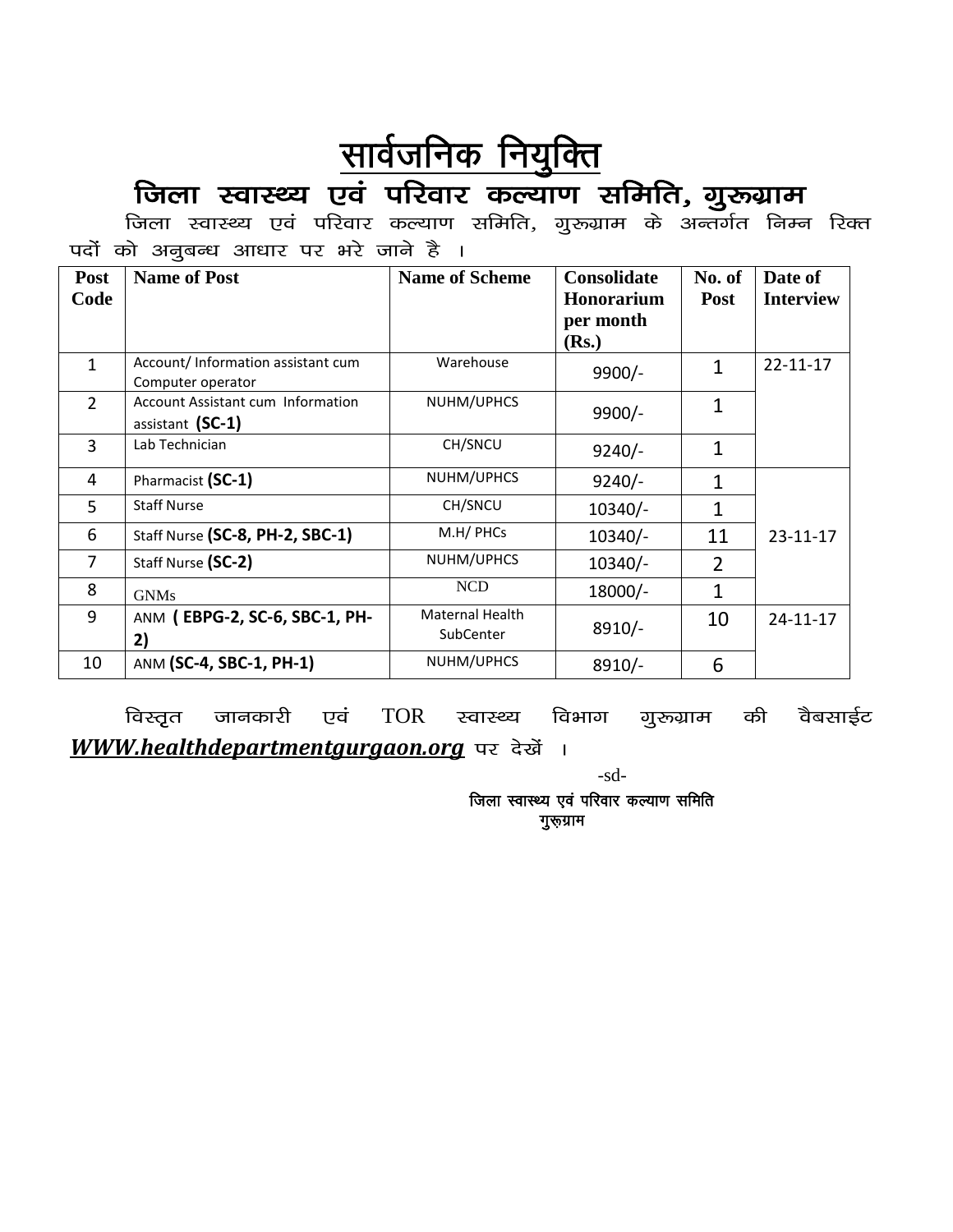### **District Health & Family Welfare Society, Gurugram Advt. No./Civil Surgeon/GURUGRAM/NHM/2017/3**

District Health and Family Welfare Society invites applications for following posts on contract basis and the duration of contract will be upto  $31<sup>st</sup>$  March, 2018.

| <b>Post Code</b> | <b>Name of Post</b>                                                              | <b>Qualification Eligiblity</b>                                                                                                                                                                                                                                                                                                                                                                                                                                                                                                                                                                                                                   | No. of       | Age              | <b>Consolidated</b> | Date of Walk |
|------------------|----------------------------------------------------------------------------------|---------------------------------------------------------------------------------------------------------------------------------------------------------------------------------------------------------------------------------------------------------------------------------------------------------------------------------------------------------------------------------------------------------------------------------------------------------------------------------------------------------------------------------------------------------------------------------------------------------------------------------------------------|--------------|------------------|---------------------|--------------|
|                  |                                                                                  |                                                                                                                                                                                                                                                                                                                                                                                                                                                                                                                                                                                                                                                   | Post         | Limit            | <b>Salary</b>       | in Interview |
| $\mathbf{1}$     | Account/<br>Information<br>assistant cum<br>Computer<br>operator<br>(Warehouse)  | <b>ESSENTIAL:</b><br>1. B.Com from a recognized institute with<br>at least 45% marks.<br>2. Knowledge of Tally ERP.9 Software<br>(Certificate for the same is required).<br>AGE LIMIT: up to 55 years.<br>POST QUALIFICATION WORK EXP:<br>Minimum 1 year post qualification.<br>Preference will be given to the candidate<br>with<br>experience in public<br>health<br>program/project/health project.<br>DESIRABLE: Computer proficiency with<br>familiarity of Data management and<br>commonly used packages like MS word,<br>Power Point and Excel etc. Knowledge of<br>Hindi up to Matric standard.<br><b>Place of Posting-Warehouse</b>      | $\mathbf{1}$ | Upto 55<br>years | 9900/-              | 22-11-2017   |
| $\overline{2}$   | Account<br>Assistant cum<br>Information<br>assistant<br>(NUHM/UPHCs)<br>$(SC-1)$ | <b>ESSENTIAL:</b><br>1. B.Com from a recognized institute with<br>at least 45% marks.<br>2. Knowledge of Tally ERP.9 Software<br>(Certificate for the same is required).<br>AGE LIMIT: up to 55 years.<br>POST QUALIFICATION WORK EXP:<br>Minimum 1 year post qualification.<br>Preference will be given to the candidate<br>with<br>experience in public<br>health<br>program/project/health project.<br>DESIRABLE: Computer proficiency with<br>familiarity of Data management and<br>commonly used packages like MS word,<br>Power Point and Excel etc. Knowledge of<br>Hindi up to Matric standard.<br><b>Place of Posting - UPHC Khandsa</b> | $\mathbf{1}$ | Upto 55<br>years | 9900/-              | 22-11-2017   |
| 3                | Lab Technician<br>(CH/SNCU)                                                      | <b>Essential:-</b><br>Diploma in Medical Lab.<br>technology from recognized<br>institution.<br>Hindi up to Matric.<br>EXPERIENCE: 2 year of experience as Lab.<br>Technician in reputed organization.<br>DESIRABLE: Computer proficiency with<br>familiarity of Data management<br>and<br>commonly used packages like MS word,<br>Power Point and Excel etc. Knowledge of<br>Hindi up to Matric standard.<br>Place of Posting - SNCU, CH Gurugram                                                                                                                                                                                                 | 1            | Upto 55<br>years | $9240/-$            | 22-11-2017   |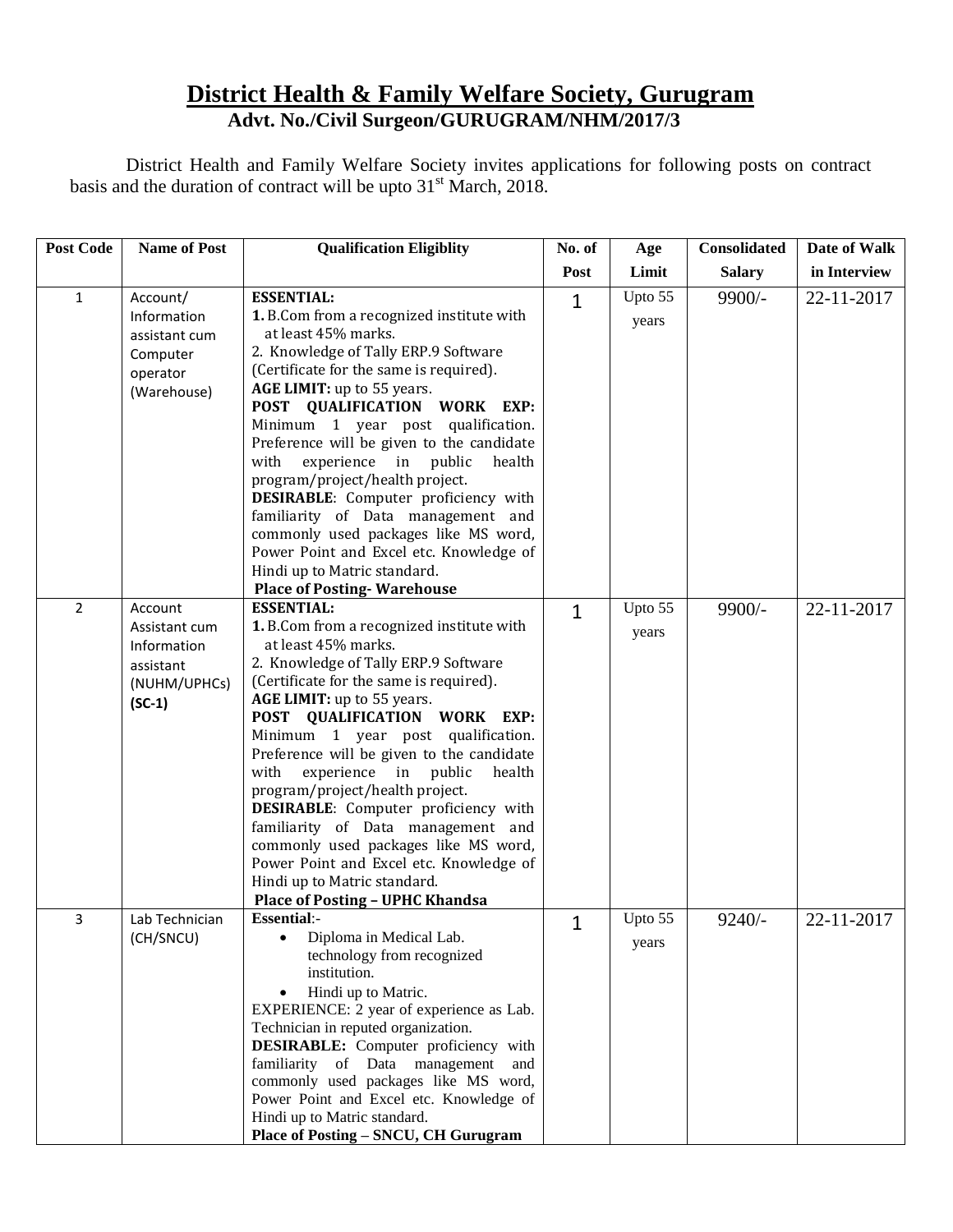| 4              | Pharmacist                                                  | <b>Essential Qualification</b>                                                                                                                                                                                                                                                                                                                                                                                                                                                                                                                                        | 1              | Upto 55          | $9240/-$  | 23-11-2017 |
|----------------|-------------------------------------------------------------|-----------------------------------------------------------------------------------------------------------------------------------------------------------------------------------------------------------------------------------------------------------------------------------------------------------------------------------------------------------------------------------------------------------------------------------------------------------------------------------------------------------------------------------------------------------------------|----------------|------------------|-----------|------------|
|                | (NUHM/UPHCs)<br>$(SC-1)$                                    | Degree/Diploma<br>in<br>pharmacy<br>from<br>recognised institute, it should be registration<br>with Haryana pharmacy Council. Preference<br>will be given to the person having one year<br>post qualification experience<br><b>Place of Posting- UPHC Fazilpur</b>                                                                                                                                                                                                                                                                                                    |                | years            |           |            |
| 5              | <b>Staff Nurse</b><br>(CH/SNCU)                             | <b>ESSENTIAL:</b> B.sc. Nursing /GNM from a<br>Govt. recognized institute, registered with<br>registration<br>Haryana Nurses<br>council.<br>POST QUALIFICATION WORK EXP:<br>Minimum 1 year post qualification.<br>DESIRABLE: Computer proficiency with<br>familiarity of Data management and<br>commonly used packages like MS word,<br>Power Point and Excel etc. Knowledge of<br>Hindi up to Matric standard.<br>Place of Posting - SNCU, CH Gurugram                                                                                                               | $\mathbf{1}$   | Upto 55<br>years | $10340/-$ | 23-11-2017 |
| 6              | <b>Staff Nurse</b><br>(MH/PHCs)<br>(SC-8, PH-2,<br>$SBC-1)$ | <b>ESSENTIAL:</b> B.sc. Nursing /GNM from a<br>Govt. recognized institute, registered with<br>Haryana Nurses<br>registration<br>council.<br>POST QUALIFICATION WORK EXP:<br>Minimum 1 year post qualification.<br><b>DESIRABLE:</b> Computer proficiency with<br>familiarity of Data management<br>and<br>commonly used packages like MS word,<br>Power Point and Excel etc. Knowledge of<br>Hindi up to Matric standard.<br>Place of Posting - PHC Gurgaon<br>Village-1, Bhangrola-1, Bhondsi-1,<br>Farrukhnagar-1, Sohna-2, CH Sec-<br>10 Gurugram-2, CH Gurugram-3 | 11             | Upto 55<br>years | 10340/-   | 23-11-2017 |
| $\overline{7}$ | <b>Staff Nurse</b><br>(NUHM/UPHCs)<br>$(SC-2)$              | <b>ESSENTIAL:</b> B.sc. Nursing /GNM from a<br>Govt. recognized institute, registered with<br>Haryana Nurses registration council.<br>POST QUALIFICATION WORK EXP:<br>Minimum 1 year post qualification.<br><b>DESIRABLE:</b> Computer proficiency with<br>familiarity of Data management and<br>commonly used packages like MS word,<br>Power Point and Excel etc. Knowledge of<br>Hindi up to Matric standard<br>Place of Posting - UPHC Khandsa, UPHC<br><b>Laxman Vihar</b>                                                                                       | $\overline{2}$ | Upto 55<br>years | 10340/-   | 23-11-2017 |
| 8              | <b>GNM</b><br>(NCD)                                         | <b>Qualifications:</b><br>Diploma of General Nursing and Midwifery<br>Diploma from a Recognized Institution.<br>However, B.Sc. Nursing is desirable.<br>Registration with Haryana State Nursing<br>Council is mandatory. Hindi upto metric<br>level is compulsory.<br><b>Experience:</b><br>At least 2 years experience of working in a<br>hospital.<br>Age Limit : 40 years.<br><b>Place of Posting - NCD Sohna</b>                                                                                                                                                  | $\mathbf{1}$   | Upto 40<br>years | 18000/-   | 23-11-2017 |
| 9              | ANM<br>(Maternal<br>Health<br>Subcenter)<br>(EBPG-2, SC-6,  | <b>ESSENTIAL:</b> ANM from a Govt.<br>recognized institute, registered with Haryana<br>Nurses Registration Council.<br>POST QUALIFICATION WORK EXP:<br>Minimum 1 year post qualification.                                                                                                                                                                                                                                                                                                                                                                             | 10             | Upto 55<br>years | 8910/-    | 24-11-2017 |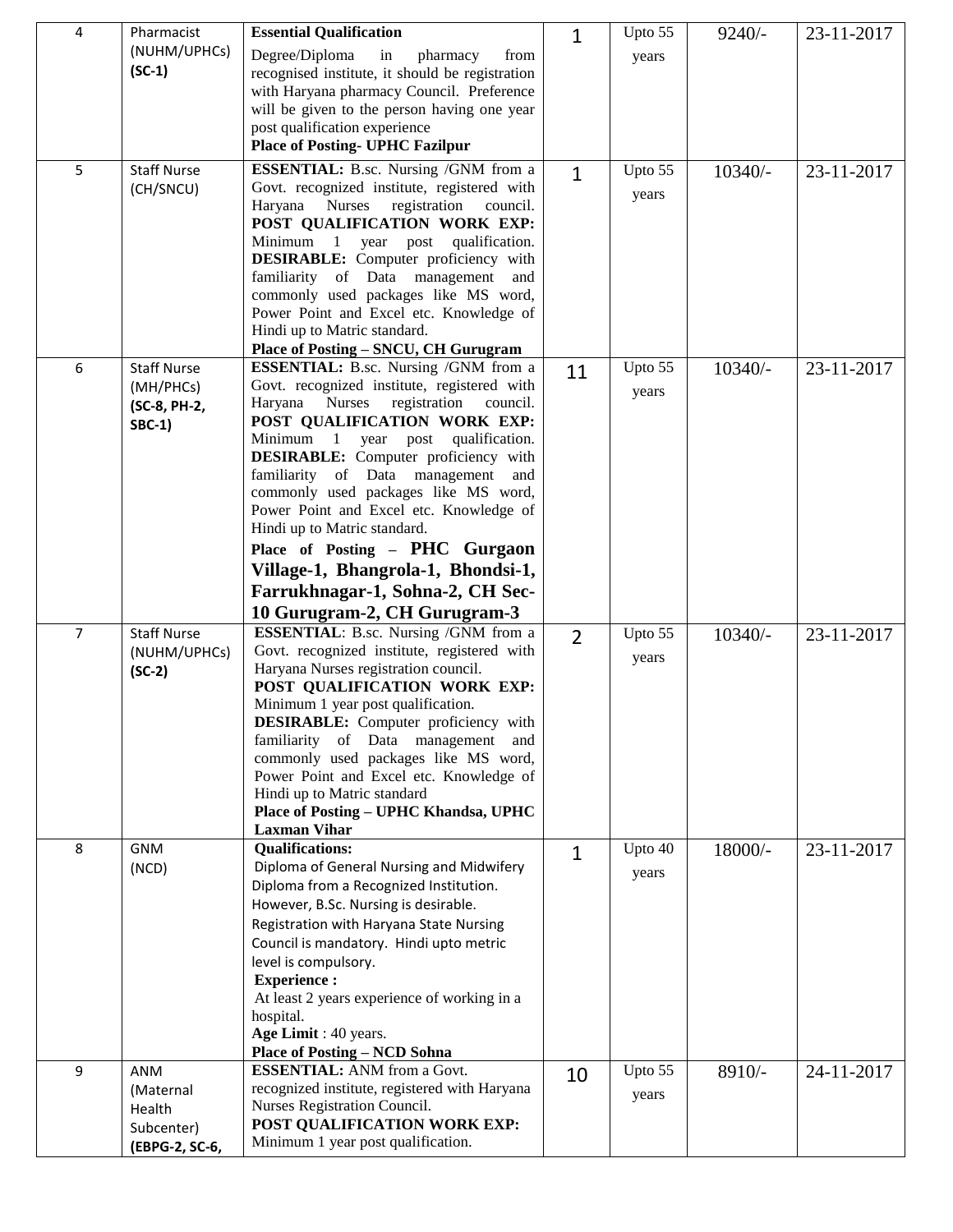|    | <b>SBC-1, PH-2)</b>                                  | Place of Posting – SC Ghangola, Sancholi,<br>Loh Singani, Baluda, Bhondsi, Kadarpur,<br>Lakhuwas, Pahar Colony, Rithoj,<br><b>Baliawas</b>                                                                                                                              |   |                    |          |            |
|----|------------------------------------------------------|-------------------------------------------------------------------------------------------------------------------------------------------------------------------------------------------------------------------------------------------------------------------------|---|--------------------|----------|------------|
| 10 | ANM<br>(NUHM/UPHCs)<br>(SC-4, SBC-1,<br><b>PH-1)</b> | <b>ESSENTIAL:</b> ANM from a Govt.<br>recognized institute, registered with Haryana<br>Nurses Registration Council.<br><b>POST QUALIFICATION WORK EXP:</b><br>Minimum 1 year post qualification<br><b>Place of Posting – UPHC Naharpur</b><br>Roopa- 3, Gandhi Nagar- 3 | 6 | Upto $55$<br>years | $8910/-$ | 24-11-2017 |

#### **Important Instructions:**

- The applicants should apply on prescribed Application Performa available on website: [www.healthdepartmentgurgaon.org](http://www.healthdepartmentgurgaon.org/) on payment of Rs. 200/- only (Non refundable fees) per application and deposit fees receipt with application form at O/o Civil Surgeon, Gurugram.
- If a candidate applies for more than one post, he/she shall to apply on separate application form along with receipt and all relevant documents.
- Application Form received after 11:00 am on 20-11-2017 will not be entertained due to any reason.
- Filled applications complete in all respects along with photocopies of all relevant certificates (proof of residence ans Caste/Category Certificate issued by appropriate authorities is must) should reach in the office of DH&FW Society (O/o Civil Surgeon , Gurugram) by 20-11-2017 up to 11:00 am.
- Number of posts can be increased/decreased or can be completely withdrawn without any prior information or corrigendum as per the state guidelines.
- Original documents in support of academic qualifications and work experience shall be required to be produced at the time of interview. Preference will be given to the candidate residing in local area and proof of residence is must.
- Any additional work/placement under NHM can be assigned by appointing authority.
- No TA/DA will be paid for coming for interview and tests etc.
- Reservation of posts will be as per Govt. rules. The candidate seeking selection under Ex-servicemen category will have to deposit eligibility certificate from respective Zila Sainik Board to become eligible, issued/renewed before the last date of this advertisement.
- All posts are non transferable but Candidate can be posted anywhere in the District Gurugram in case of exigencies.
- No separate letter will be sent for test/interview.
- The candidature of the candidate will be purely provisional for all the posts and will be subject to test/computer/interview/joining duty, it is found that candidate does not full fill any of the eligibility criteria or information furnished by the candidate is incorrect or false, his/her appointment on contract is liable to be terminated immediately.
- **Candidate should reach for the Test (written. Computer, Tally which ever applicable) and interview with all original documents/certificates in office of Civil Surgeon, Gurugram at 10:00 am as per following schedule.**
- In case of unsatisfactory performance and conduct the services will be terminated.